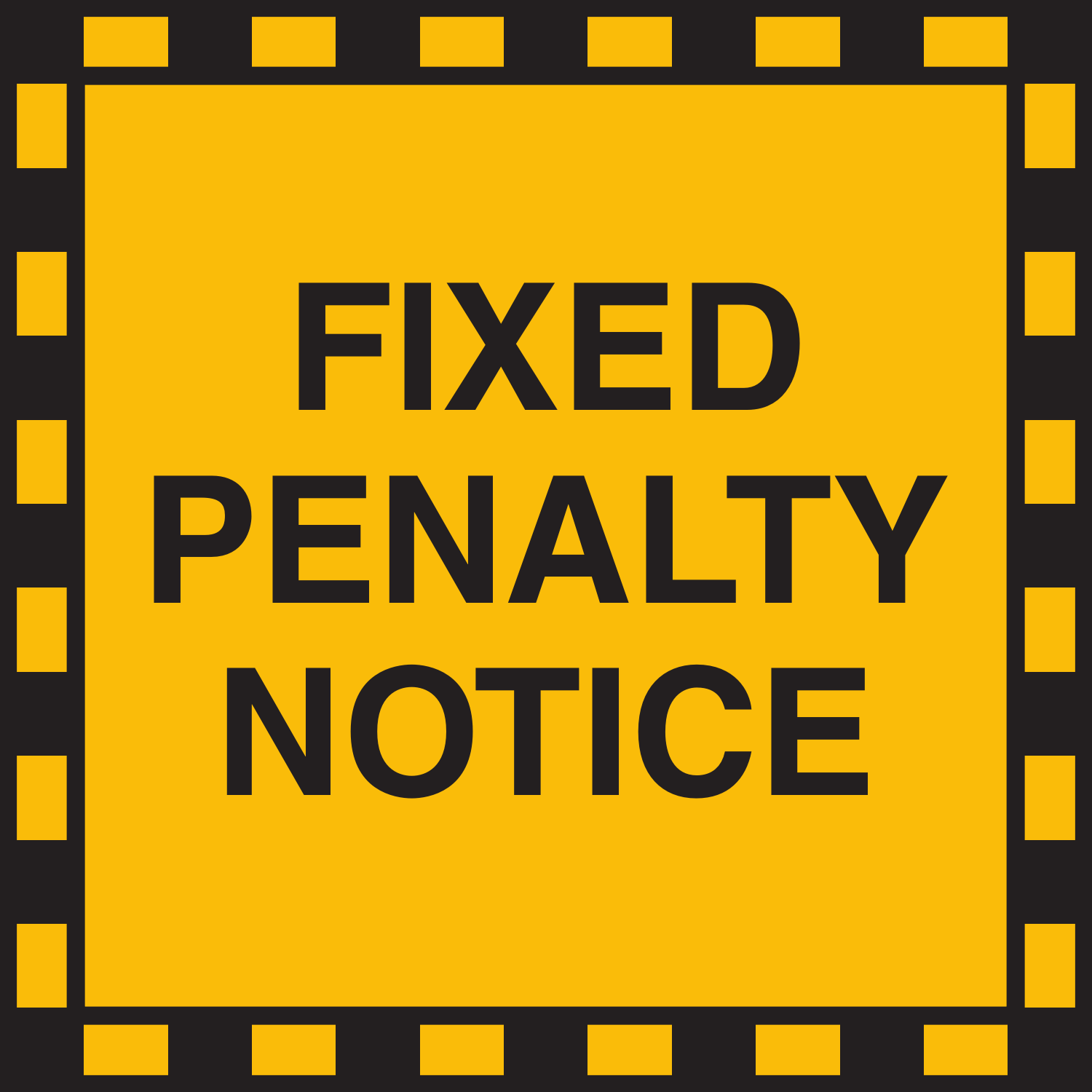# **IT'S OK. DON'T WORRY…**

#### **NO PENALTY NO CONSEQUENCES NO PROBLEM**

#### **THIS TIME.**

**BUT IF ONE OF YOUR PEOPLE HAS A CRASH ON THE ROAD AND YOUR FLEET RISK MANAGEMENT PROCEDURES AREN'T UP TO DATE YOU COULD BE FACING FAR MORE THAN A FIXED PENALTY.**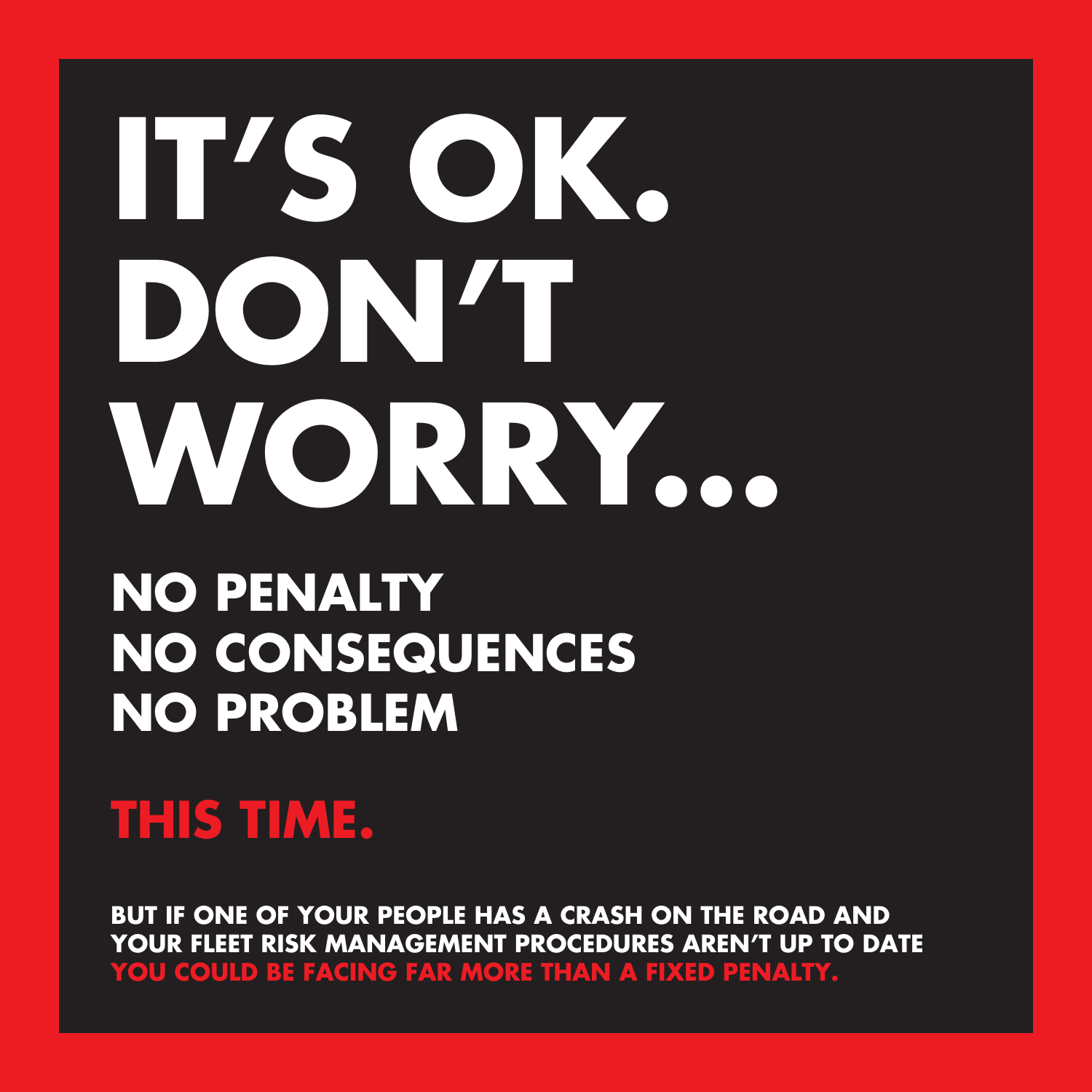### **IGNITION FLEET RISK MANAGEMENT…**

**…CAN HELP KEEP YOUR PEOPLE, YOUR REPUTATION AND YOUR BUSINESS SAFE. LET US SHOW YOU HOW.**

**DISCOVER THE TRUE VALUE OF BESPOKE FLEET RISK MANAGEMENT. CALL IGNITION ON 0845 313 8383**

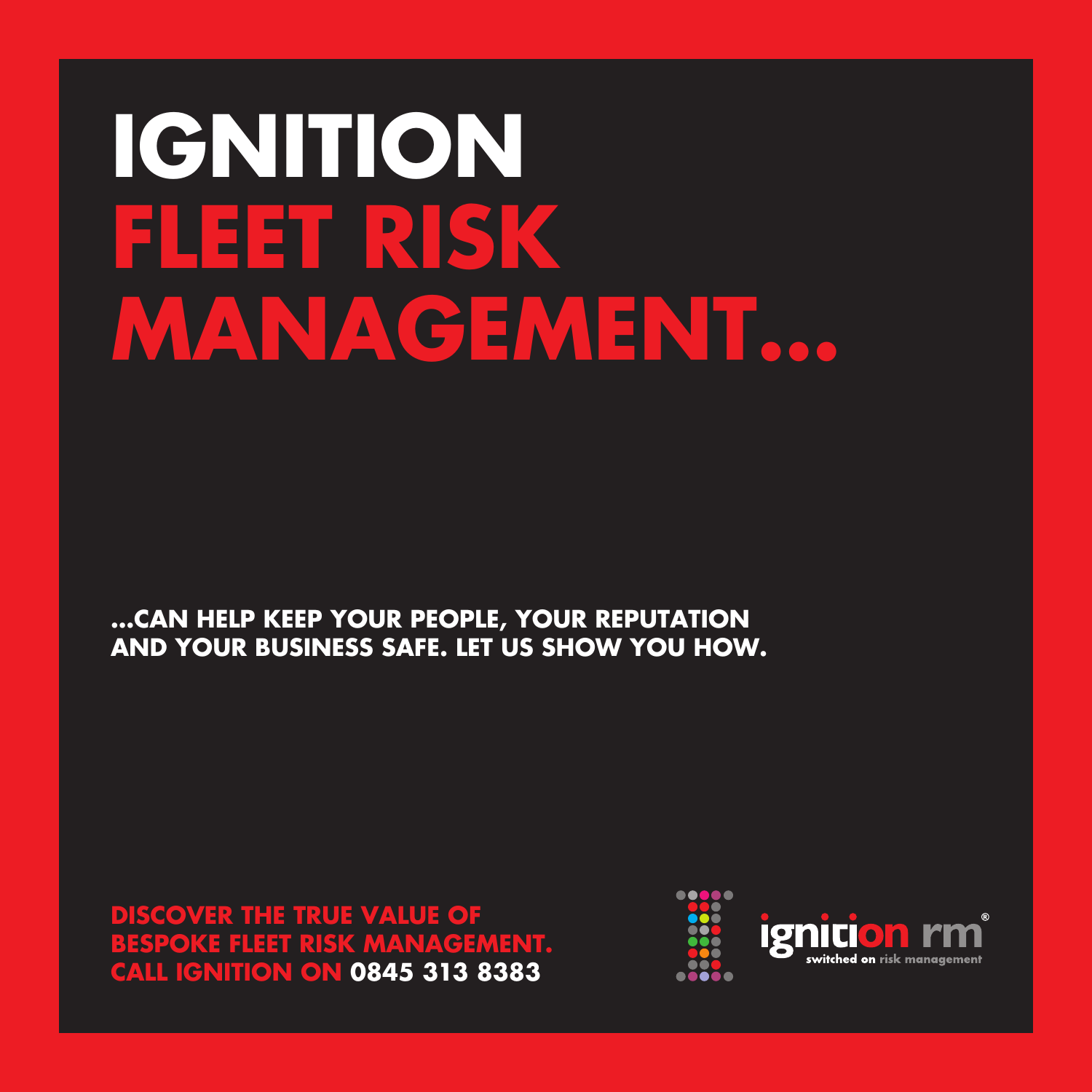#### **1in 3 ROAD CRASHES INVOLVE A VEHICLE BEING USED FOR WORK.** (Roadsafe) **IT'S CALLED RISK FOR A REASON**

**THERE WERE 1,732 REPORTED ROAD DEATHS IN 2015.**

**DISCOVER THE TRUE VALUE OF BESPOKE FLEET RISK MANAGEMENT. CALL IGNITION ON 0845 313 8383**

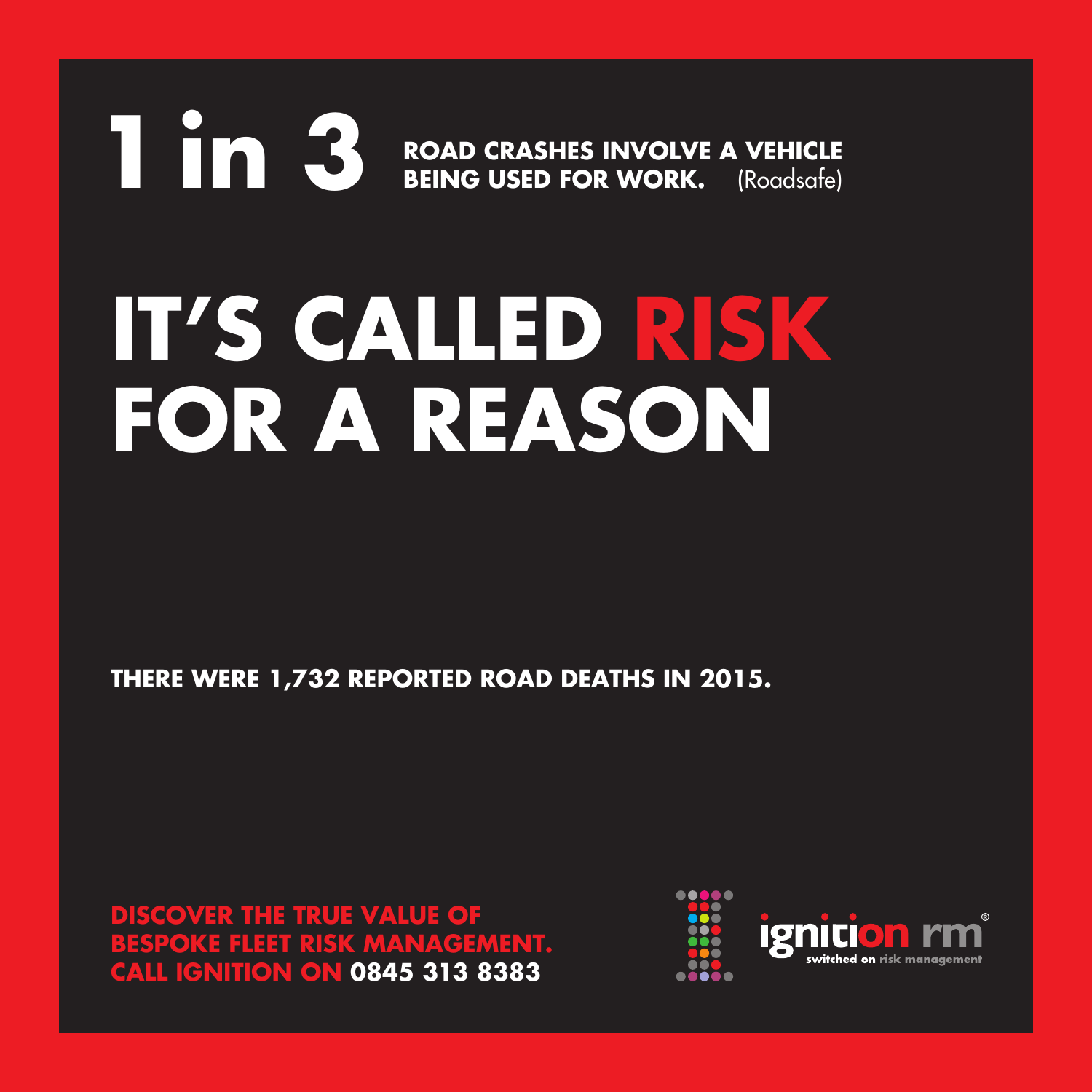## **DISCOVER THE TRUE VALUE OF BESPOKE FLEET RISK MANAGEMENT**

- **TAILORED ON-LINE DRIVER PROFILING**
- **BESPOKE ON-LINE DRIVER TRAINING**
- **INTEGRATED DVLA LICENCE CHECKS**
- **TELEMATICS CONSULTANCY**
- **UK-WIDE ON ROAD DRIVER COACHING**
- **DUTY OF CARE COMPLIANCE**
- **FLEET AUDITS**
- **POST ACCIDENT INVESTIGATION**

#### **CALL IGNITION ON 0845 313 8383**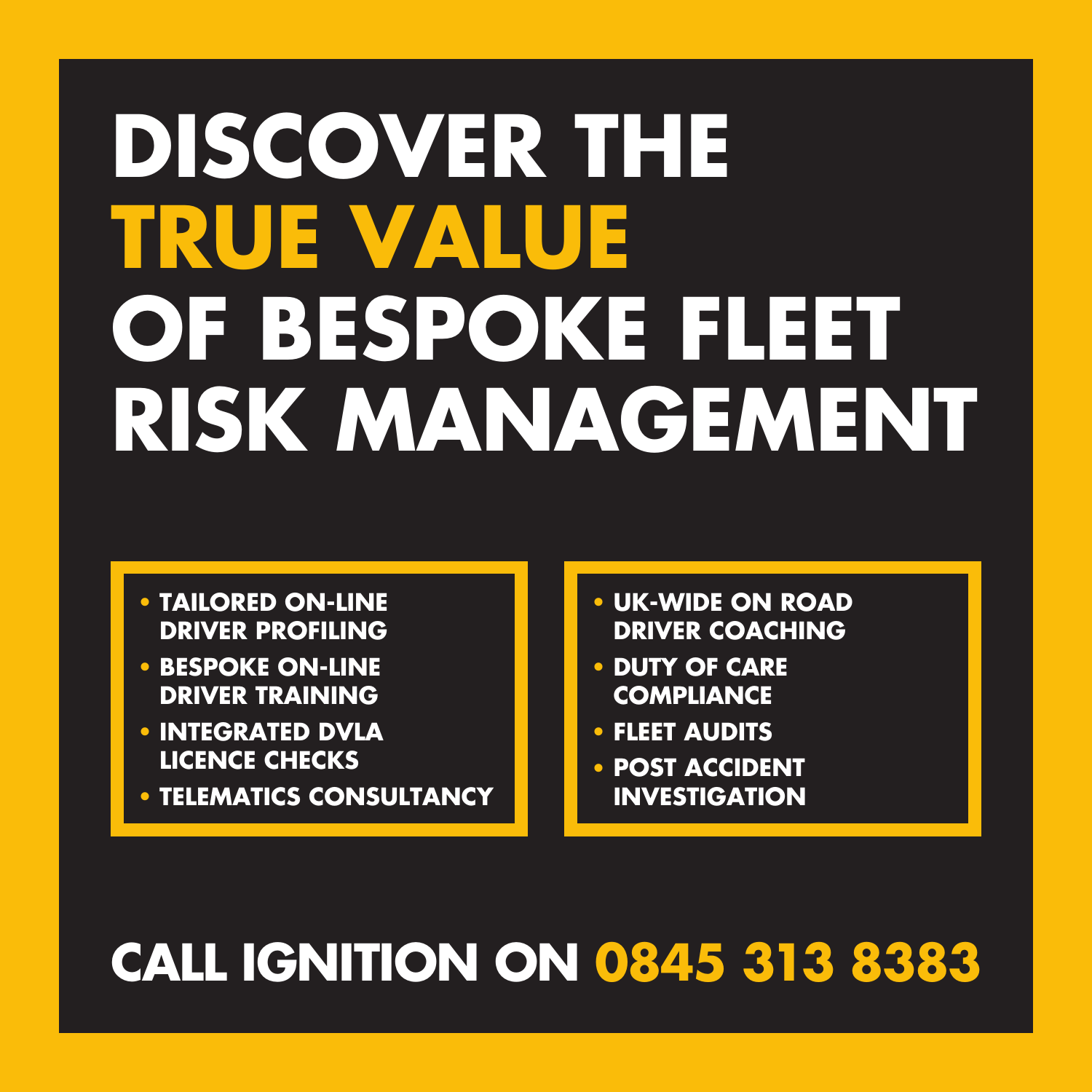#### **DELIVERING RESULTS…**

"Ignition provided a very professional service."

 Colin Marriot – General Manager Fleet British Gas

"An excellent tailored solution that really meets our requirements."

 Michael Brandwood – Claims & Insurance Manager **FSH** 

"A user friendly solution that helps keep our employees safe on the road."

 Max Winkler – Business Development Manager **OMEX** 

"Training organisation has been great, they couldn't have been more helpful."

Caron Wright – Group Learning and Development Manager Regatta

"Delivered on time and with minimum disruption to our business."

 Steve Pope – General Manager City Electrical Factors

"An easily tailored system giving me a system that is a DYNO system and not a generic risk assessment."

 Anita Marriott – Regional Growth Manager **DYNO** 

"A highly professional company with excellent customer service."

 Dean Godfrey – Environment, Health and Safety Wienerberger

"A very cost effective system with exceptional support and service." Vijay Patel – Facilities and Procurement Manager **FDM** 



GBG | AdvancedCheck - Licence Check Partner